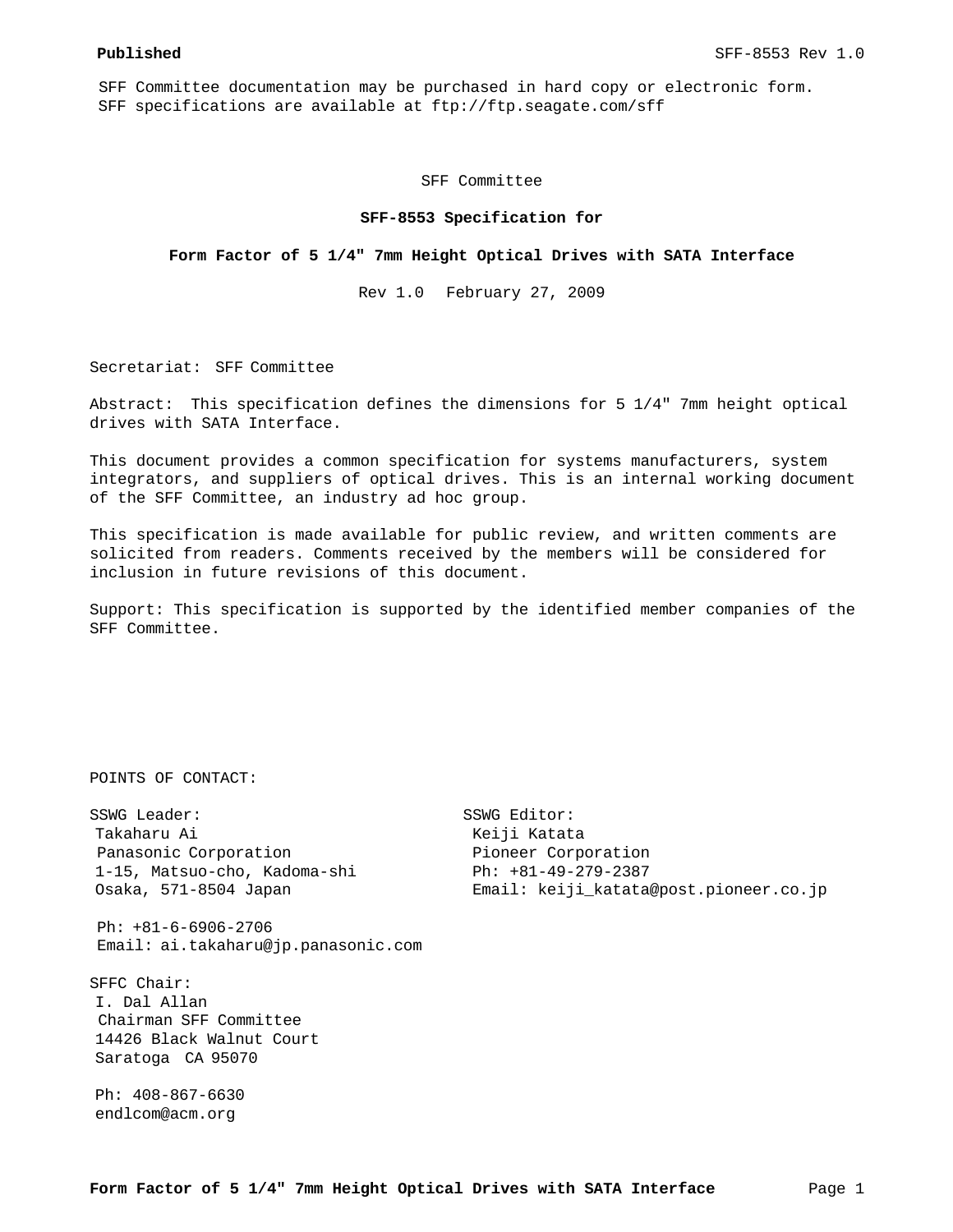# **EXPRESSION OF SUPPORT BY MANUFACTURERS**

The following member companies of the SFF Committee voted in favor of this industry specification.

> EMC Foxconn Hewlett Packard IBM Panasonic Pioneer NewMedia Sun Microsystems

The following member companies of the SFF Committee voted to abstain on this industry specification.

> 3M AMCC Amphenol Arista Networks Cinch Emulex ETRI FCI Finisar Fujitsu CPA Hitachi GST LSI Molex Sandisk/RAD Seagate Tyco Volex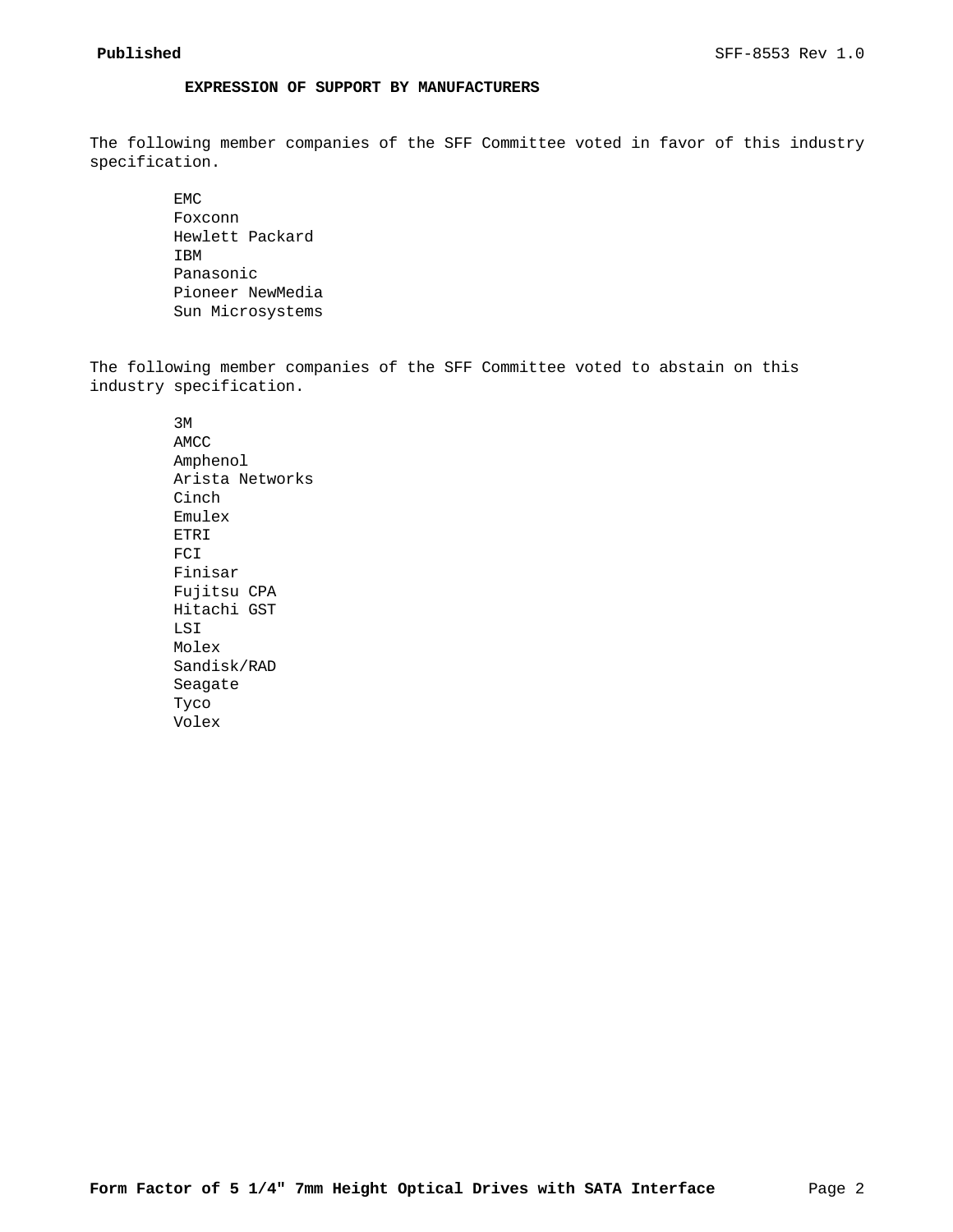| 1.    | Scope                                            | 5 |
|-------|--------------------------------------------------|---|
| 1.1   | Description of Clauses                           | 5 |
| 2.    | References                                       | 5 |
| 2.1   | Industry Documents                               | 5 |
| 2.2   | SFF Specifications                               | 6 |
| 2.3   | Sources                                          | 6 |
| 3.    | General Description                              | 6 |
| 4.    | Definitions and Conventions                      | 7 |
| 4.1   | Definitions                                      | 7 |
| 4.1.1 | Optional                                         | 7 |
| 4.1.2 | PUM                                              | 7 |
| 4.1.3 | SATA                                             | 7 |
| 4.2   | Conventions                                      | 7 |
| 5.    | 5 1/4" 7mm Height Optical Drive SATA Form Factor | 8 |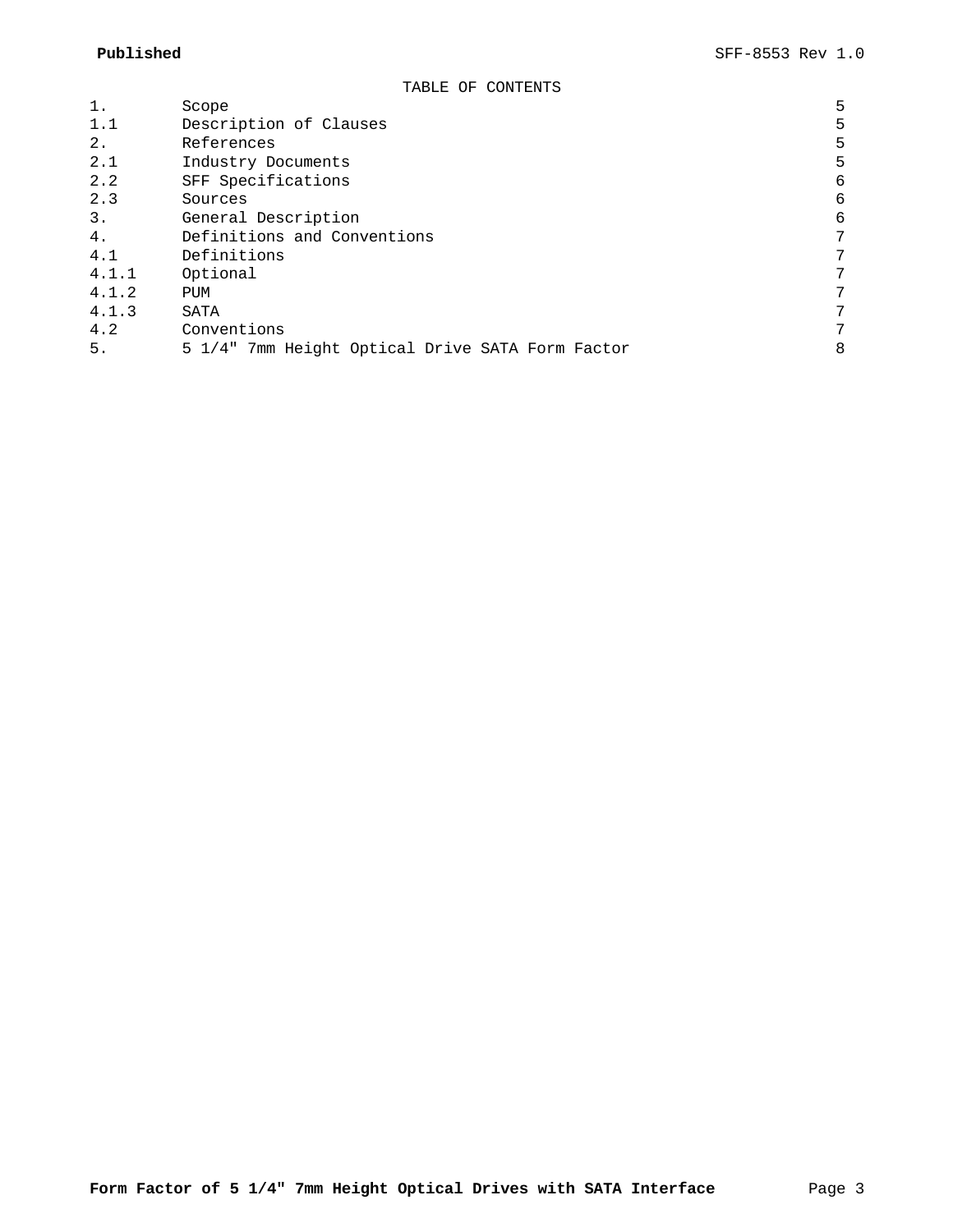## **Foreword**

The development work on this specification was done by the SFF Committee, an industry group. The membership of the committee since its formation in August 1990 has included a mix of companies which are leaders across the industry.

When 2 1/2" diameter disk drives were introduced, there was no commonality on external dimensions e.g. physical size, mounting locations, connector type, connector location, between vendors.

The first use of these disk drives was in specific applications such as laptop portable computers and system integrators worked individually with vendors to develop the packaging. The result was wide diversity, and incompatibility.

The problems faced by integrators, device suppliers, and component suppliers led to the formation of the SFF Committee as an industry ad hoc group to address the marketing and engineering considerations of the emerging new technology.

During the development of the form factor definitions, other activities were suggested because participants in the SFF Committee faced more problems than the physical form factors of disk drives. In November 1992, the charter was expanded to address any issues of general interest and concern to the storage industry. The SFF Committee became a forum for resolving industry issues that are either not addressed by the standards process or need an immediate solution.

Those companies which have agreed to support a specification are identified in the first pages of each SFF Specification. Industry consensus is not an essential requirement to publish an SFF Specification because it is recognized that in an emerging product area, there is room for more than one approach. By making the documentation on competing proposals available, an integrator can examine the alternatives available and select the product that is felt to be most suitable.

SFF Committee meetings are held during T10 weeks (see www.t10.org), and Specific Subject Working Groups are held at the convenience of the participants. Material presented at SFF Committee meetings becomes public domain, and there are no restrictions on the open mailing of material presented at committee meetings.

Most of the specifications developed by the SFF Committee have either been incorporated into standards or adopted as standards by EIA (Electronic Industries Association), ANSI (American National Standards Institute) and IEC (International Electrotechnical Commission).

If you are interested in participating or wish to follow the activities of the SFF Committee, the signup for membership and/or documentation can be found at:

www.sffcommittee.com/ie/join.html

The complete list of SFF Specifications which have been completed or are currently being worked on by the SFF Committee can be found at:

ftp://ftp.seagate.com/sff/SFF-8000.TXT

If you wish to know more about the SFF Committee, the principles which guide the activities can be found at:

ftp://ftp.seagate.com/sff/SFF-8032.TXT

Suggestions for improvement of this specification will be welcome. They should be sent to the SFF Committee, 14426 Black Walnut Ct, Saratoga, CA 95070.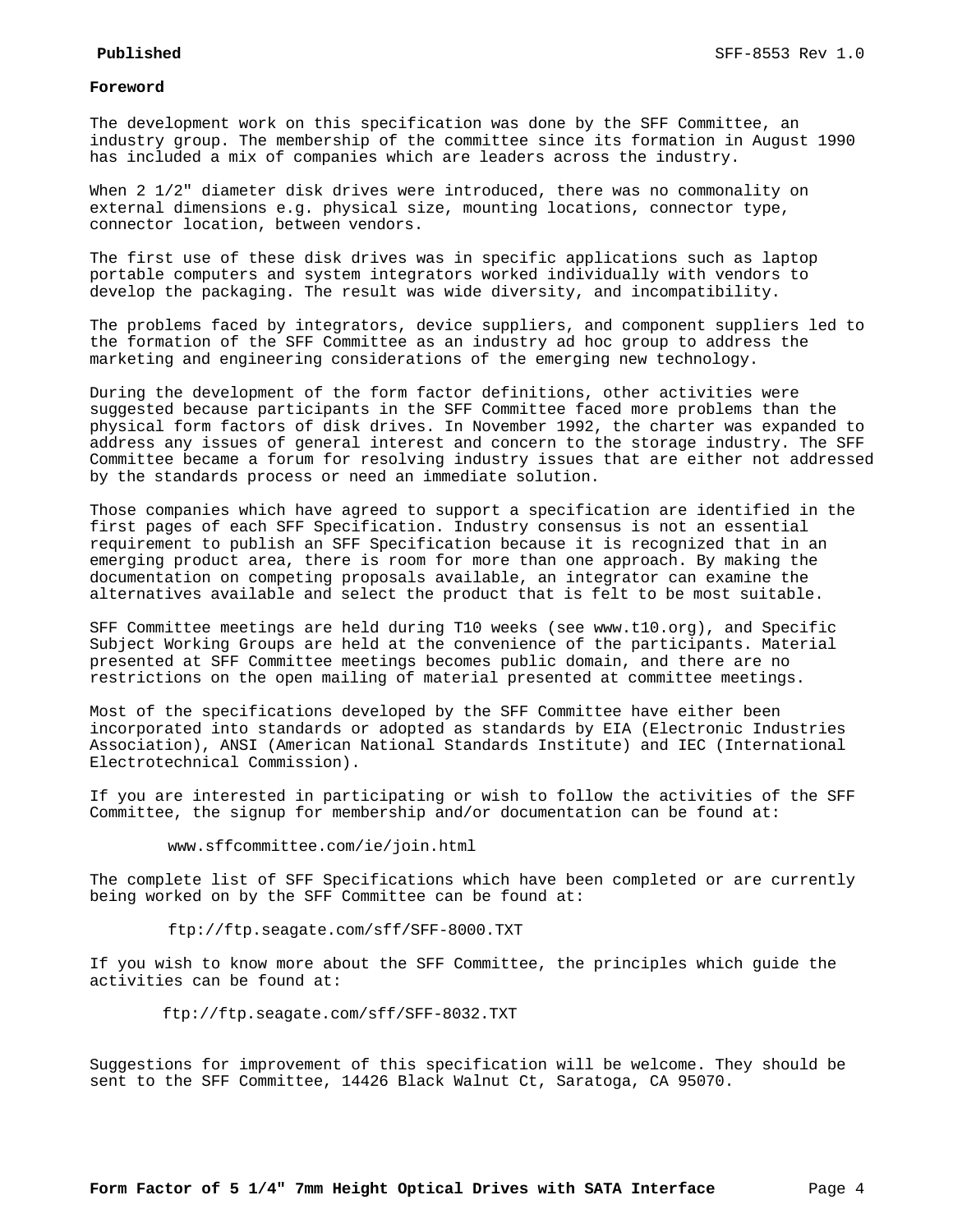SFF Committee --

## **Form Factor of 5 1/4" 7mm Height Optical Drives with SATA Interface**

## **1. Scope**

SFF-8553 defines the configuration characteristics associated with 7mm Height 5 1/4" Optical Drives. *Note: By naming convention, the 5 1/4" width dimension is used however these drives are actually closer to 5" wide but use the same media as 5 1/4" drives.*

The purpose of the 85xx suite is to define the external characteristics of drives such that products from different vendors may be used in the same mounting configurations.

The set of specifications provide external dimensions, connectors, connector placement, mounting holes and interface pinouts to assist manufacturers in the systems integration of small form factor drives.

- SFF-8500 contains general information regarding connector space, mounting considerations and measurement requirements.
- SFF-8501 defines the dimensions of 5 1/4" disk drives.
- SFF-8551 defines the dimensions of 5 1/4" CD-ROM drives.
- SFF-8552 contains information on the mechanical form factor of 5 1/4" 9.5mm and 12.7mm height drives with Parallel ATA Interface including dimensions, connector location, and mounting considerations
- SFF-8553 contains information on the mechanical form factor of 5 1/4" 7mm height drives with SATA Interface including dimensions, connector location, and mounting considerations
- Other specifications in the 85xx family define the location of connectors on 5 1/4" drives.

In an effort to broaden the applications for storage products, an ad hoc industry group of companies representing system integrators, peripheral suppliers, and component suppliers decided to address issues which appear in the marketplace that affect many OEMs and vendors.

The SFF Committee was formed in August, 1990 to broaden the applications for storage devices, and is an ad hoc industry group of companies representing system integrators, peripheral suppliers, and component suppliers.

#### **1.1 Description of Clauses**

Clause 1 contains the Scope and Purpose. Clause 2 contains Referenced and Related Standards and SFF Specifications. Clause 3 contains the General Description. Clause 4 contains the Definitions and Conventions Clause 5 contains the 5 1/4" 7mm Height Optical Drive SATA Form Factor

## **2. References**

The SFF Committee activities support the requirements of the storage industry, and it is involved with several standards.

## **2.1 Industry Documents**

The following interface standards are relevant to many SFF Specifications.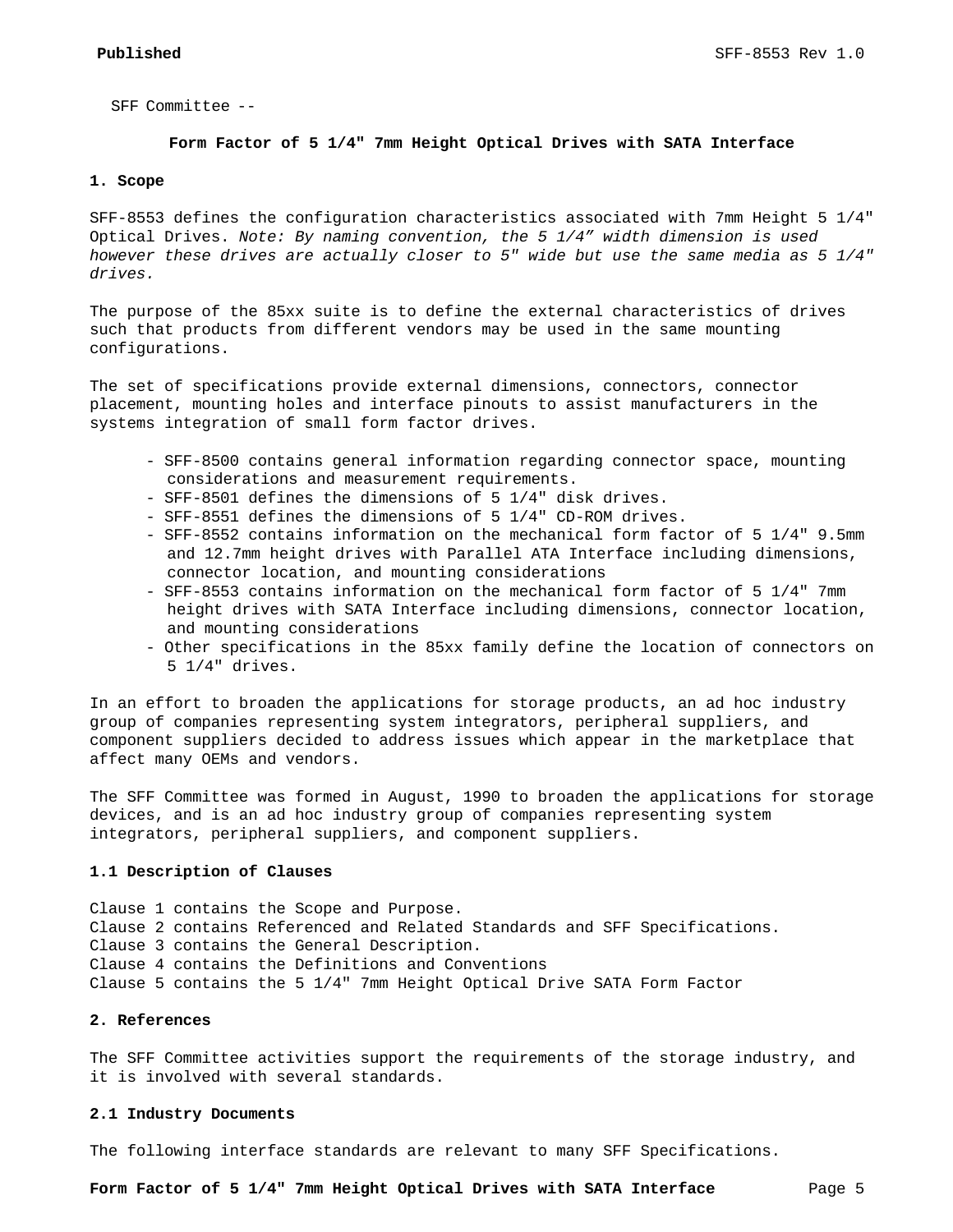- X3.221-1995 ATA (AT Attachment) and subsequent extensions
- X3T10/0948 ATA-2 (ATA Extensions)
- Serial ATA Revision 3.0, Serial ATA International Organization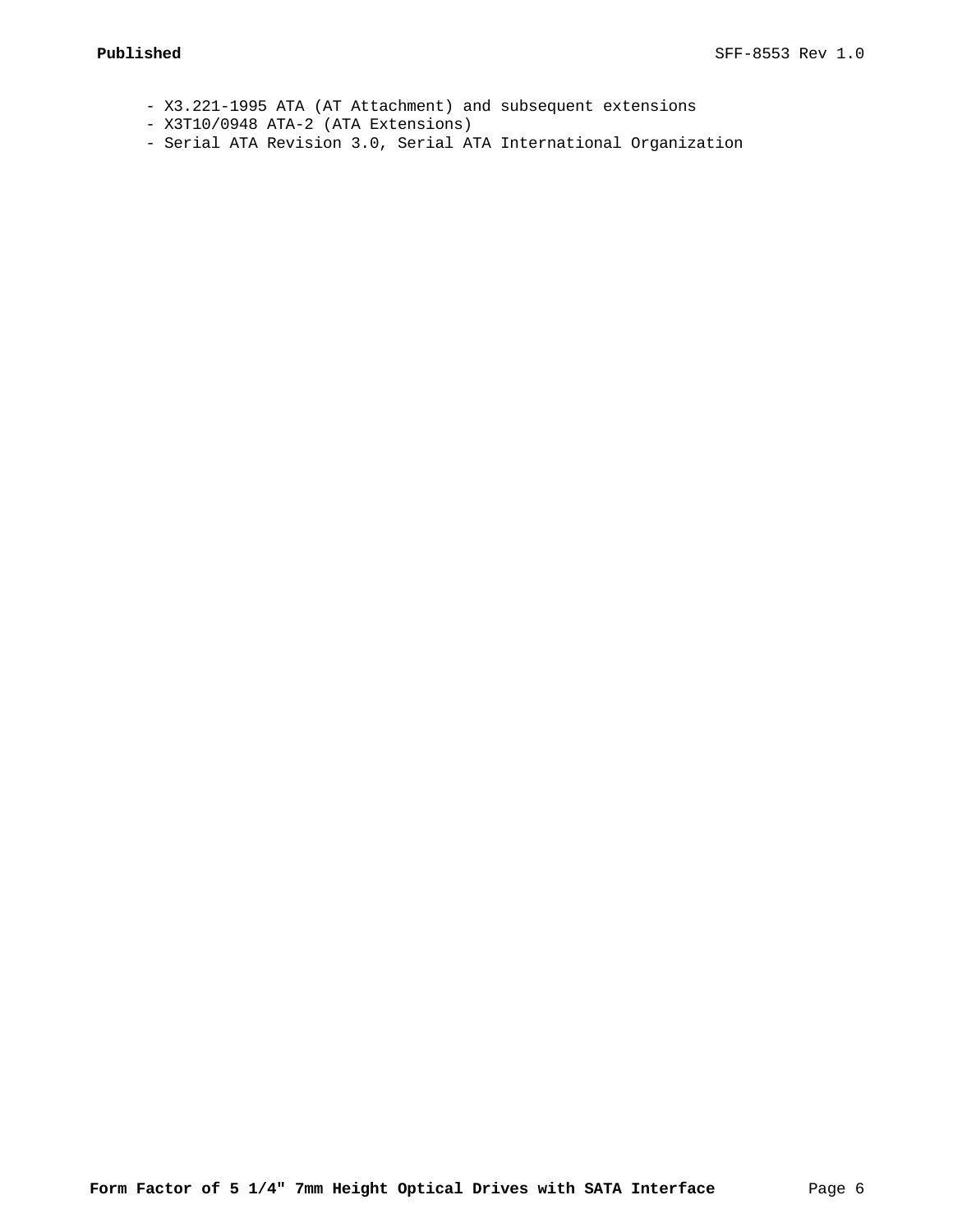## **2.2 SFF Specifications**

There are several projects active within the SFF Committee. The complete list of specifications which have been completed or are still being worked on are listed in the specification at ftp://ftp.seagate.com/sff/SFF-8000.TXT

## **2.3 Sources**

Those who join the SFF Committee as an Observer or Member receive electronic copies of the minutes and SFF specifications (http://www.sffcommittee.com/ie/join.html).

Copies of ANSI standards may be purchased from the International Committee for Information Technology Standards (http://tinyurl.com/c4psg).

### **3. General Description**

The application environment for the 5 1/4" 7mm Height (slimline) Optical Drive Form Factors is any computer, cabinet, or enclosure connecting to one or more drives in a restricted packaging environment. Slimline Optical Drives are widely-used where low power and small size are important configuration parameters.

This specification defines the dimensions, mounting considerations, and connector location for slimline optical drives. The purpose of an SFF Specification is to provide information that will assist vendors to design products that can fit the same packaging envelope.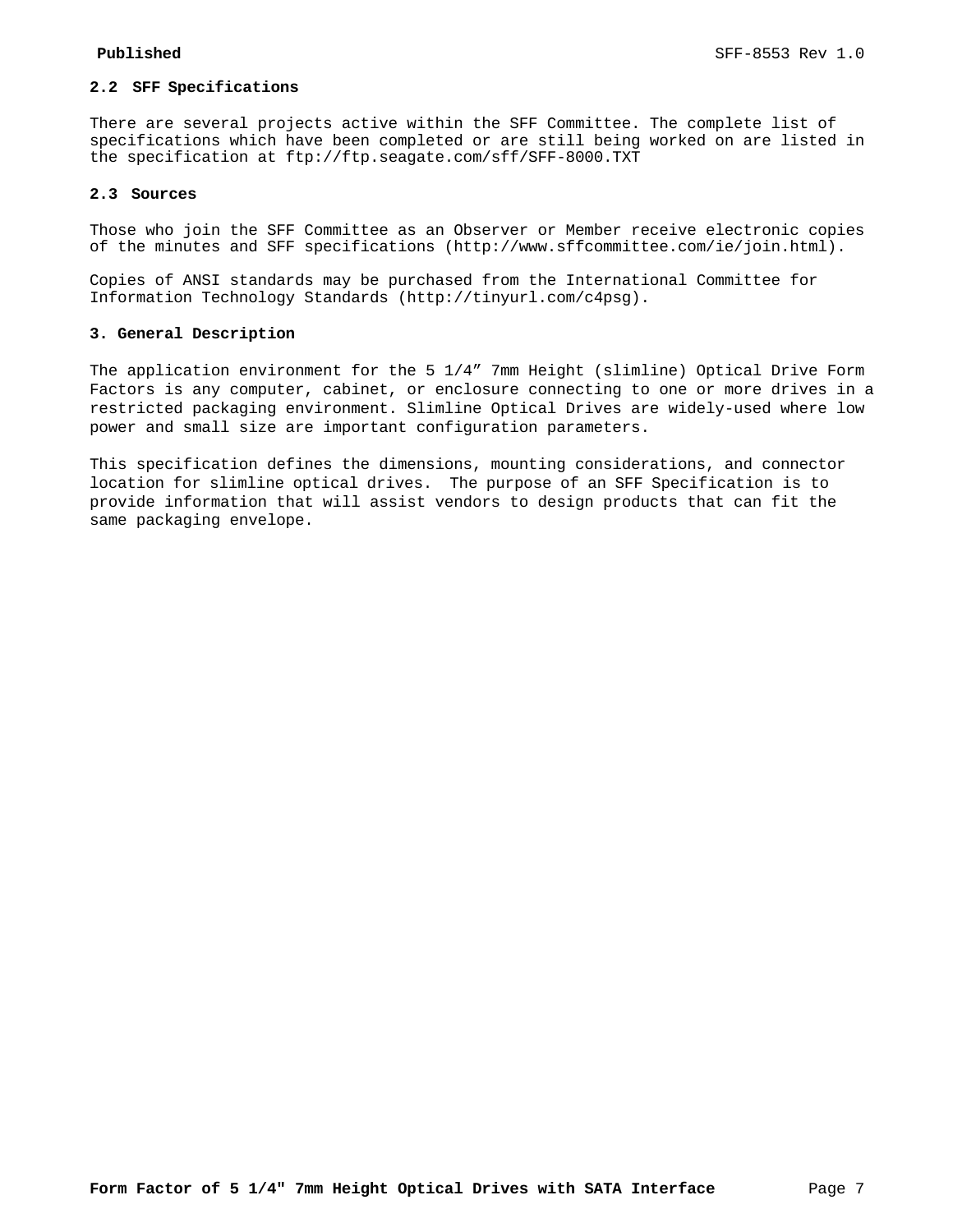## **4. Definitions and Conventions**

## **4.1 Definitions**

For the purpose of SFF Specifications, the following definitions apply:

- 4.1.1 Optional: This term describes features which are not required by the SFF Specification. However, if any feature defined by the SFF Specification is implemented, it shall be done in the same way as defined by the Specification.
- 4.1.2 PUM: Pickup Assembly Module or Traverse Assembly.
- 4.1.3 SATA (Serial AT Attachment) describes a device with built-in SATA protocol electronics.

## **4.2 Conventions**

If there is a conflict between text and tables on a feature described as optional, the table shall be accepted as being correct.

Certain terms used herein are the proper names of signals. These are printed in uppercase to avoid possible confusion with other uses of the same words; e.g., ATTENTION. Any lower-case uses of these words have the normal American-English meaning.

A number of conditions, commands, sequence parameters, events, English text, states or similar terms are printed with the first letter of each word in uppercase and the rest lower-case; e.g., In, Out, Request Status. Any lower- case uses of these words have the normal American-English meaning.

The ISO convention of numbering is used i.e. the thousands and higher multiples are separated by a space, and a period is used as the decimal point. This is equivalent to the American-English convention of a comma and a period.

| English     | French |             | ISO         |  |
|-------------|--------|-------------|-------------|--|
| 0.6         |        | 0.6         | 0.6         |  |
| 1,000       | 1 000  |             | 1 000       |  |
| 1,323,462.9 |        | 1 323 462.9 | 1 323 462.9 |  |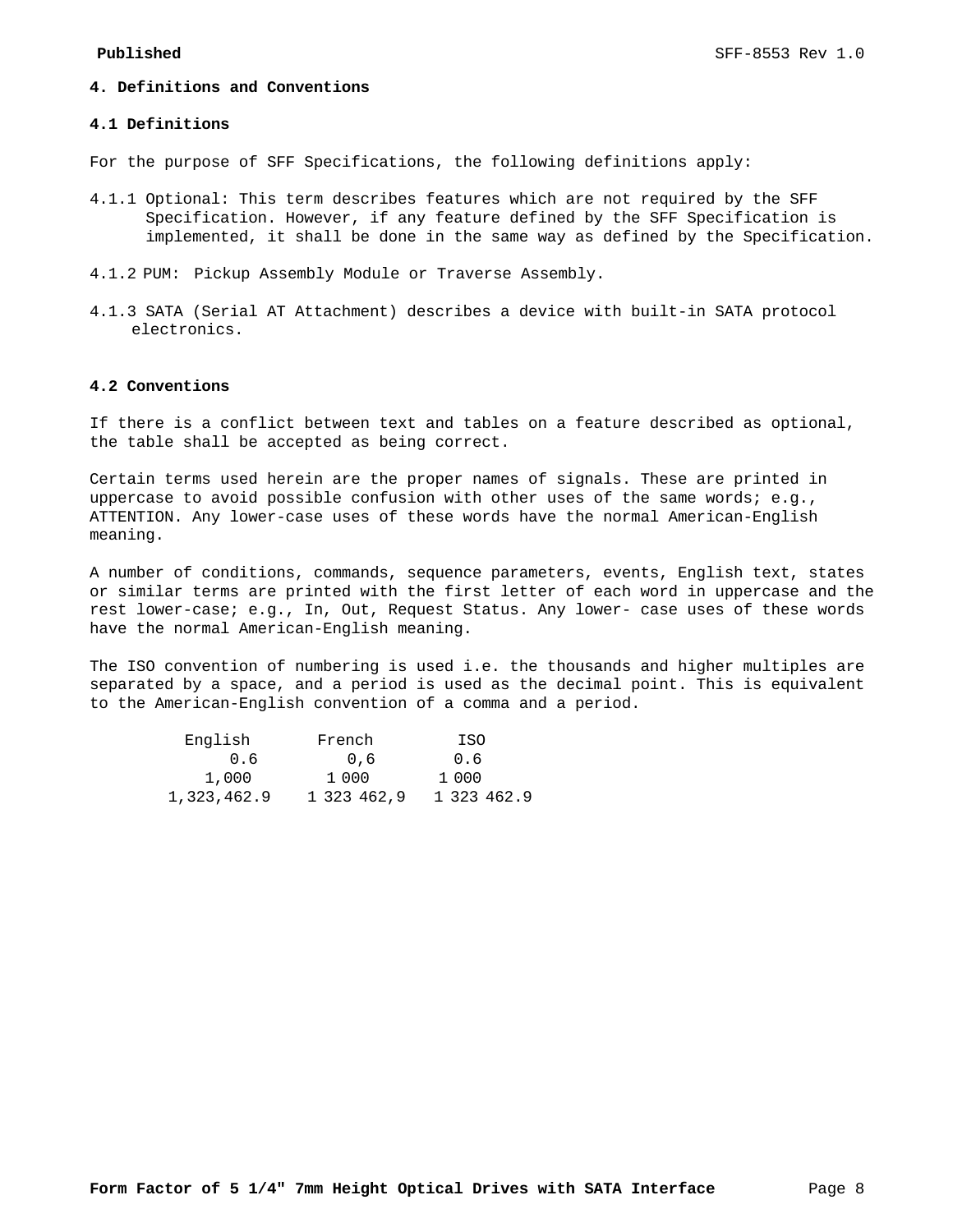# **5. 5 1/4" 7mm Height Optical Drive SATA Form Factor**

This section of the specification defines the configuration characteristics associated with 5 1/4" 7mm height optical drives. Table 5-1 lists the dimensions associated with Figure 5-1, which is a detail of the form factor. Tolerances are shown in the table.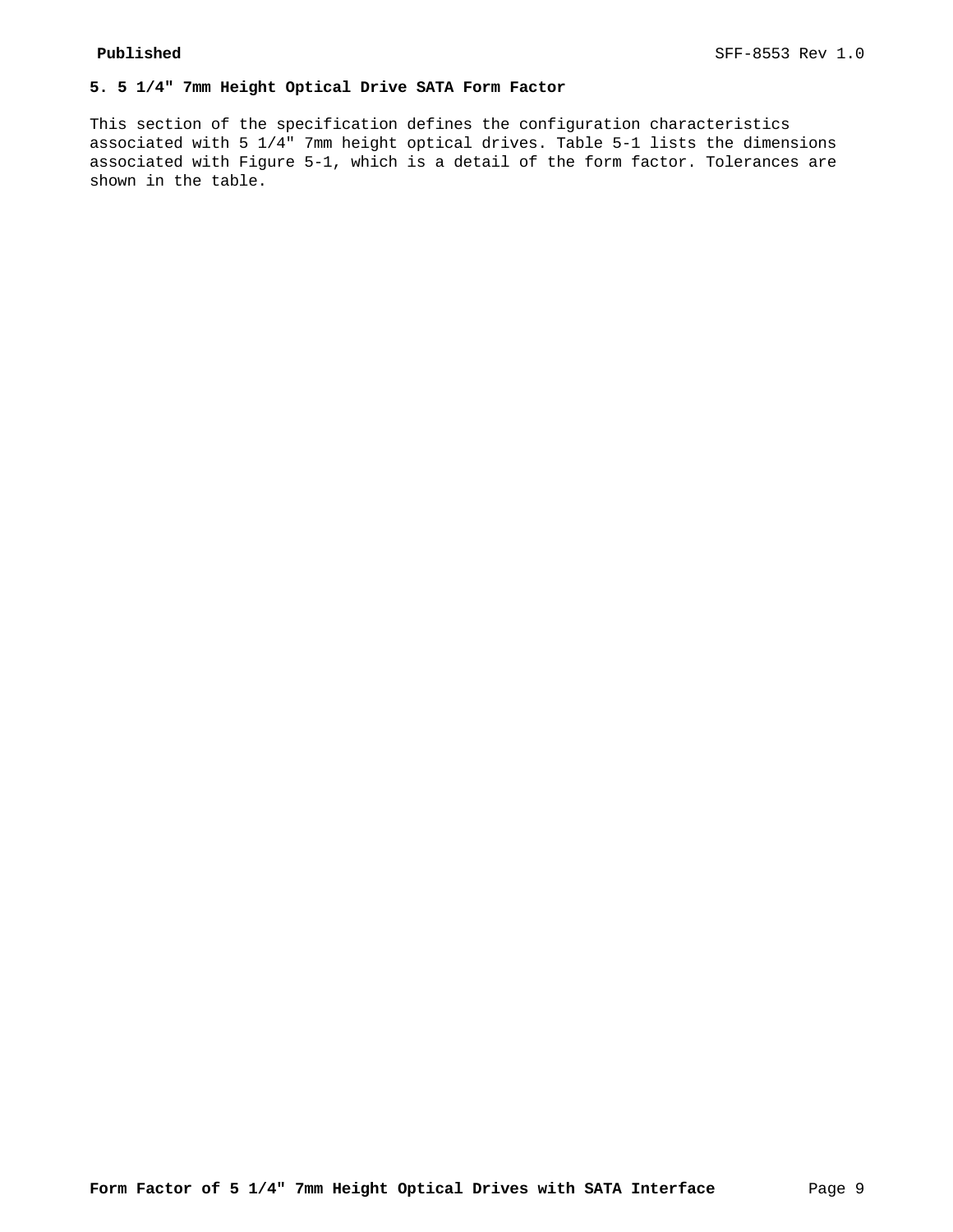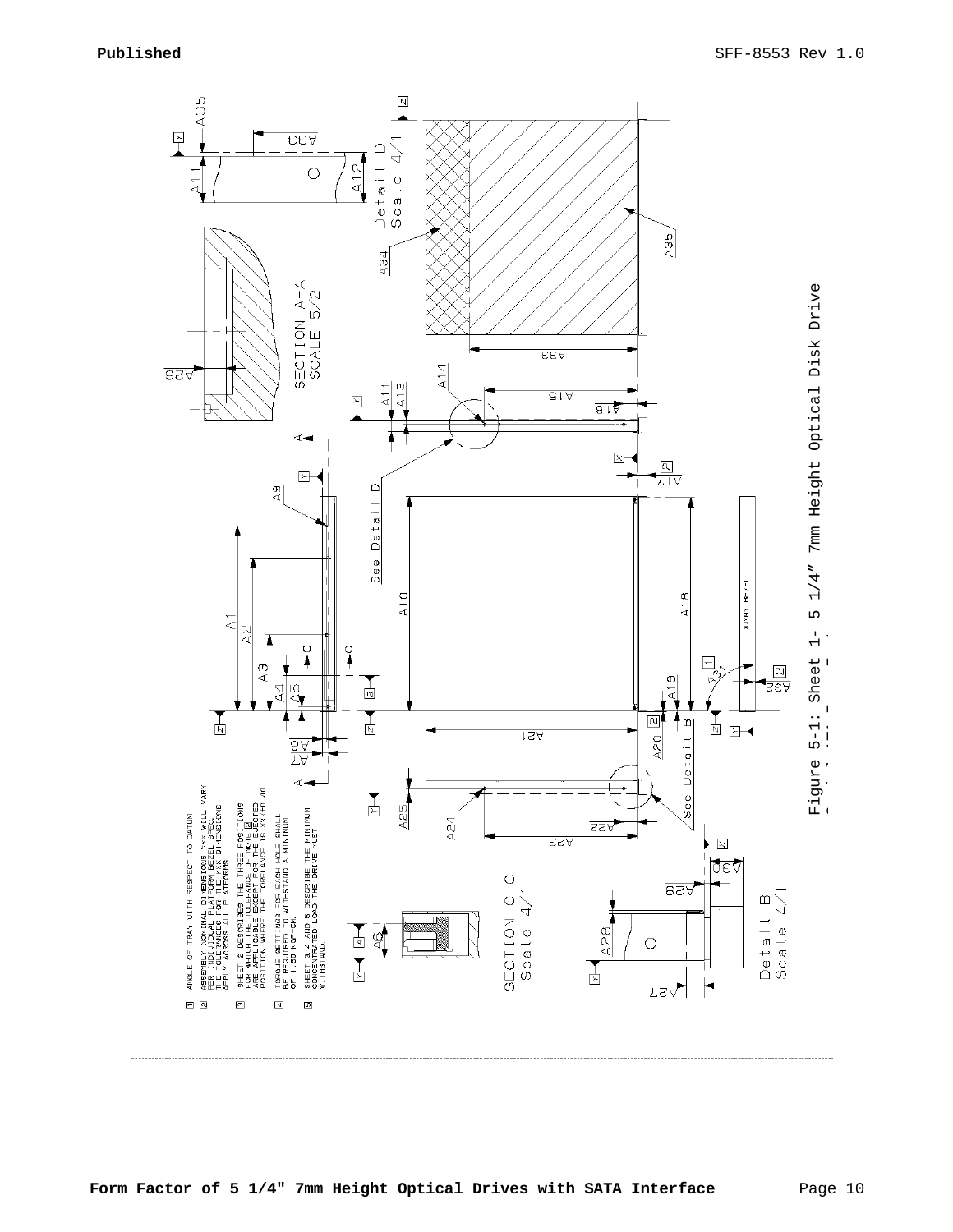The three views below describe the positions where the tolerance(s) of the dimension(s) from the table are applicable, except for the ejected position where the tolerance for the dimension changes to ±0.4mm.



Figure 5-2: Sheet 2- Tray Positions



Minimum concentrated loads the drive must be able to withstand. See table for value.

Figure 5-3: Sheet 3- Loading Specifications (Top Surface)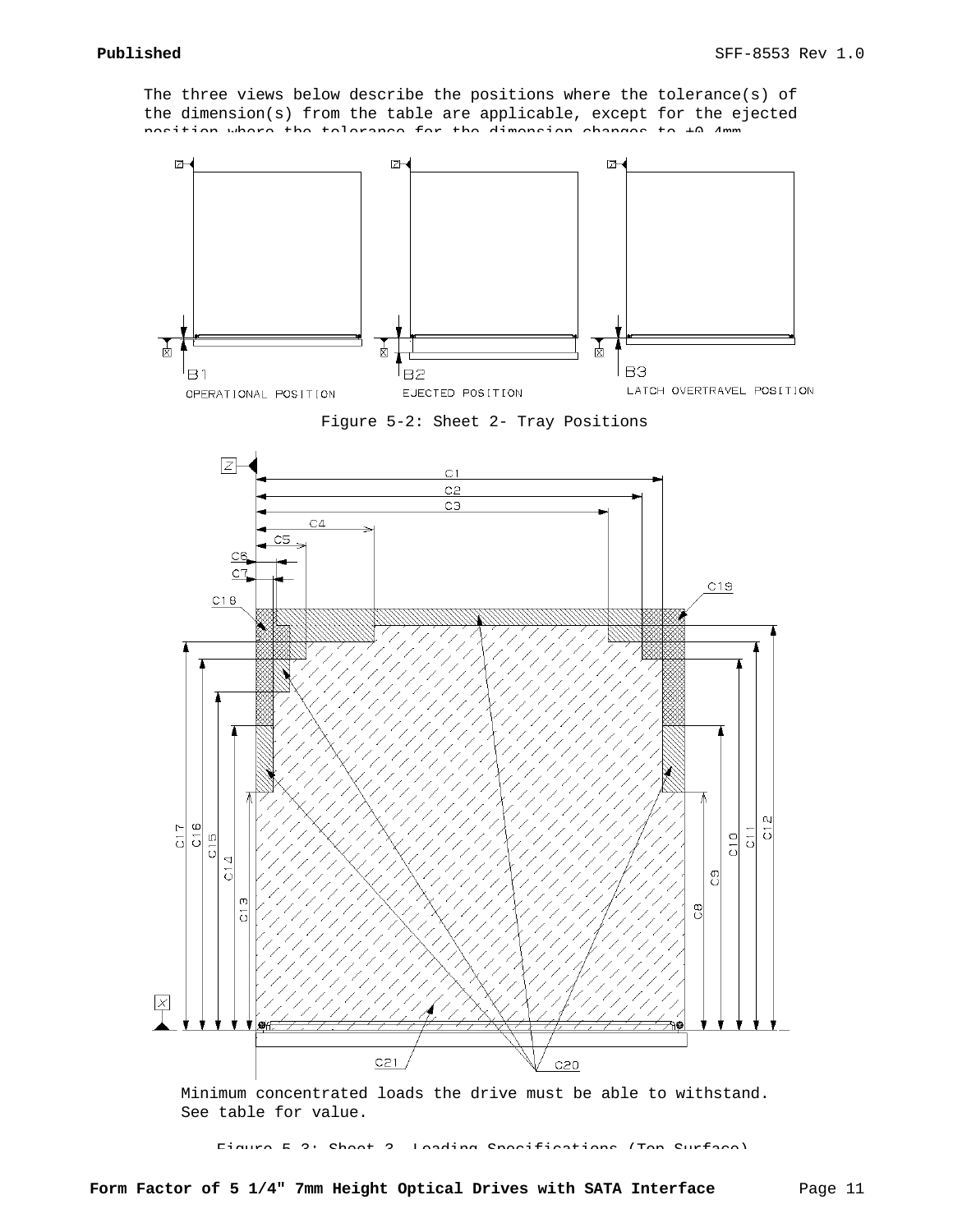

Minimum concentrated loads the drive must be able to withstand. See table for value.

Figure 5-4: Sheet 4- Loading Specifications (Bottom Surface)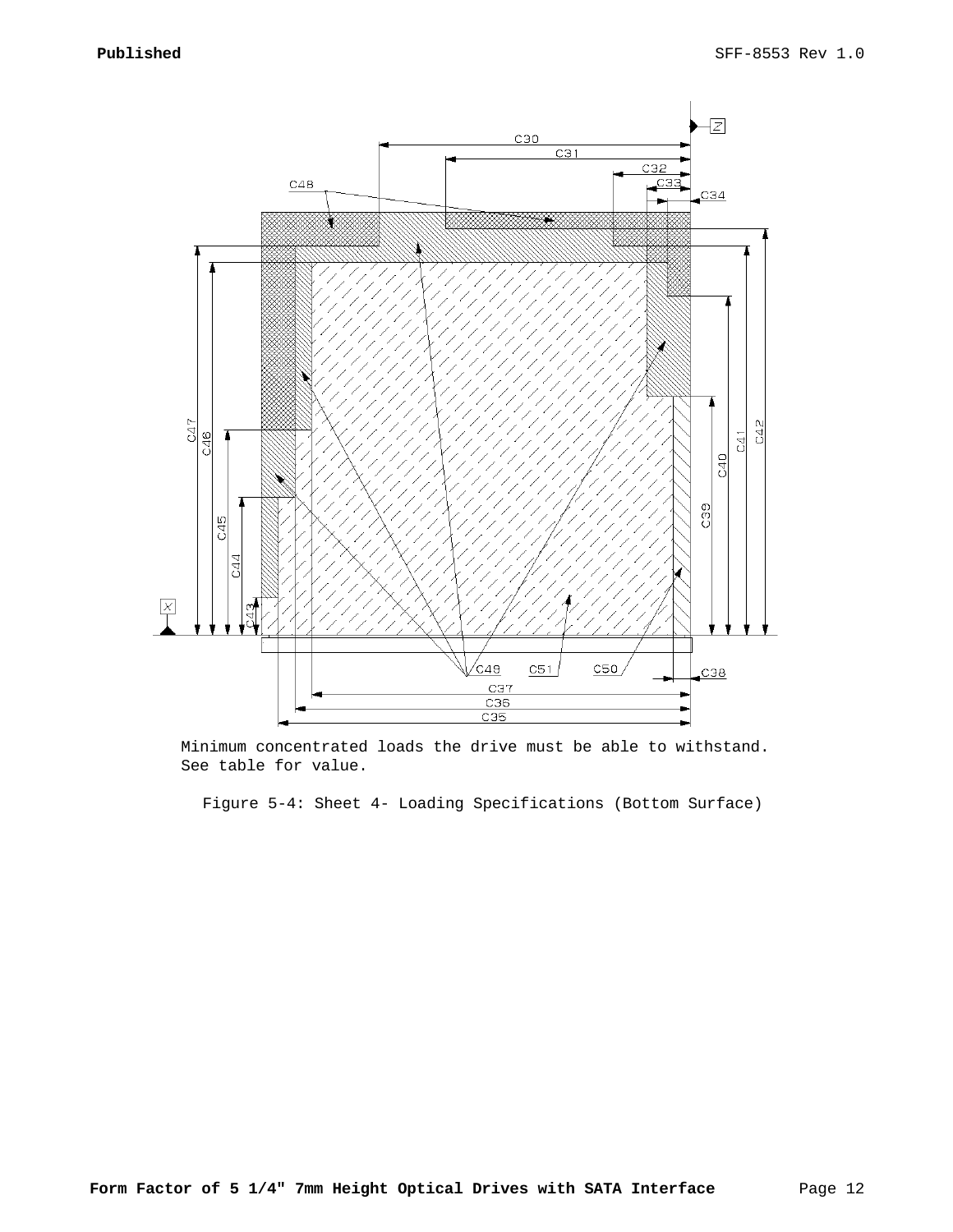

Minimum concentrated loads the drive must be able to withstand. See table for value.

Figure 5-5: Sheet 5- Loading Specifications (Side Surface)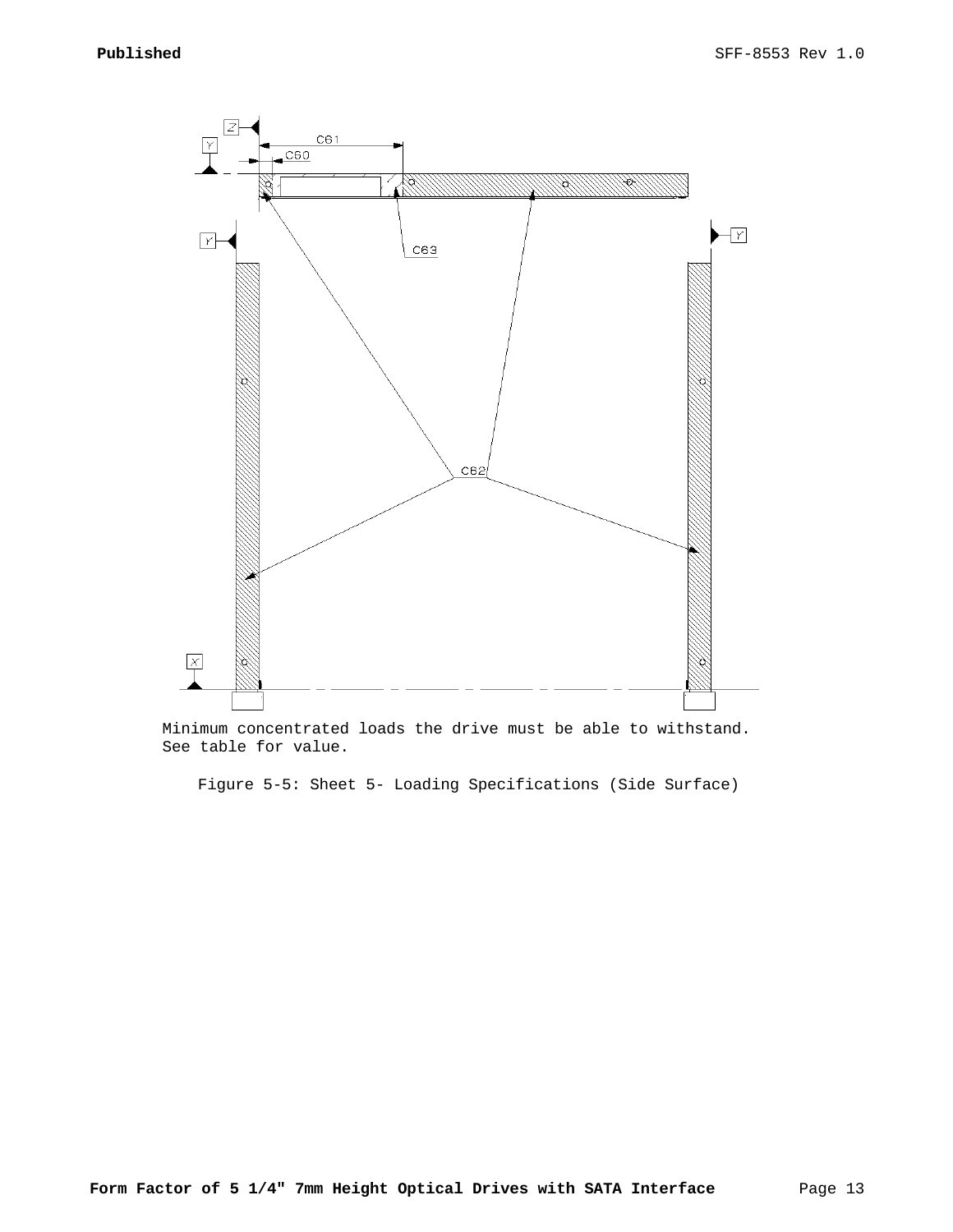| Designator     | Dimension (mm) | Tolerance (mm) | <b>Notes</b>                                                                                                                                                          |
|----------------|----------------|----------------|-----------------------------------------------------------------------------------------------------------------------------------------------------------------------|
| A <sub>1</sub> | 110.60         | ±.20           |                                                                                                                                                                       |
| A2             | 91.50          | ±.20           |                                                                                                                                                                       |
| A <sub>3</sub> | 45.50          | ±.20           |                                                                                                                                                                       |
| A4             | 21.25          | ±.30           | Distance to centerline of SATA connector Datum-B                                                                                                                      |
| A <sub>5</sub> | 2.70           | ±.20           |                                                                                                                                                                       |
| A6             | 5.10           | ±.38           | Distance to SATA connector Datum-A                                                                                                                                    |
| A7             | 2X 3.30        | ±.20           | Distance to centerline of screw hole                                                                                                                                  |
| A <sub>8</sub> | 2X 2.60        | ±.20           | Distance to centerline of screw hole                                                                                                                                  |
| A <sub>9</sub> | 4X M2          | Depth 1.4 Min  | Min screw engagement: 1.1, Max Screw engagement 1.4, Torque settings for each<br>hole shall be required to withstand a minimum of 1.50 KGF-CM at engagement 1.1       |
| A10            | 128.00         | ±.20           |                                                                                                                                                                       |
| A11            | 7.00           | $+.50/-.20$    | Drive height from Datum-Y                                                                                                                                             |
| A12            | $\overline{a}$ |                | Drive thickness 7mm +1.0/-0.2 is made by A11 and A35. This is measured at drive<br>body construction plate, does not include partial sheet/label.                     |
| A13            | 2X 2.60        | ±.20           |                                                                                                                                                                       |
| A14            | 2X M2          | Depth 1.4 Min  | Min screw engagement: 1.1, Max screw engagement 1.4, Torque settings for each<br>hole shall be required to withstand a minimum of 1.50 KGF-CM at engagement 1.1       |
| A15            | 91.00          | ±.20           |                                                                                                                                                                       |
| A16            | 8.00           | ±.20           |                                                                                                                                                                       |
| A17            | <b>XXX</b>     | ±.30           | Assembly nominal dimensions XXX may vary. The tolerances for the XXX<br>dimensions apply across all platforms.                                                        |
| A18            | 127.50         | Max            |                                                                                                                                                                       |
| A19            | 0.50           | Min            | Protrusion region includes screws which are adjacent to protrusion.                                                                                                   |
| A20            | <b>XXX</b>     | ±.30           | Assembly nominal dimensions XXX may vary. The tolerances for the XXX<br>dimensions apply across all platforms.                                                        |
| A21            | 126.10         | ±.20           |                                                                                                                                                                       |
| A22            | 8.00           | ±.20           |                                                                                                                                                                       |
| A23            | 91.00          | ±.20           |                                                                                                                                                                       |
| A24            | 2X M2          | Depth 1.4 Min  | Min screw engagement: 1.1, Max screw engagement 1.4, Torque settings for each<br>hole shall be required to withstand a minimum of 1.50 KGF-CM                         |
| A25            | 2X 2.60        | ±.20           |                                                                                                                                                                       |
| A26            | 5.20           | ±.30           | The insertion depth of connector inner wall.                                                                                                                          |
| A27            | 3.00           | Max            |                                                                                                                                                                       |
| A28            | 1.00           | Max            | Protrusion                                                                                                                                                            |
| A29            | 0.90           | ±.20           |                                                                                                                                                                       |
| A30            | 2.0 Min        |                | Recommended minimum thickness of bezel attachment. Partial thin part is<br>available.                                                                                 |
| A31            | 90.0 degrees   | $±3.0$ degrees | Angle of tray with respect to Datum Z                                                                                                                                 |
| A32            | <b>XXX</b>     | ±.30           | Assembly nominal dimensions XXX may vary. The tolerances for the XXX<br>dimensions apply across all platforms.                                                        |
| A33            | 100.00         | ±.30           |                                                                                                                                                                       |
| A34            | ä,             |                | Datum-Y region                                                                                                                                                        |
| A35            | $\blacksquare$ | $+0.5/- 0$     | Flatness of bottom surface except datum-Y region (A34).                                                                                                               |
| <b>B1</b>      | 0.90           |                | Assembly nominal dimensions XXX may vary. The tolerances for the XXX                                                                                                  |
| <b>B2</b>      | 10.0 Min       |                | dimensions apply across all platforms. Figure 5-2 describes the three positions for<br>which the tolerances are applicable, except for the ejected position where the |
| B <sub>3</sub> | 0.00           |                | tolerance is $XXX \pm 0.40$ .                                                                                                                                         |

Table 5-1: Required Dimensions for 5 1/4" 7mm Height Optical Drive SATA Form Factor